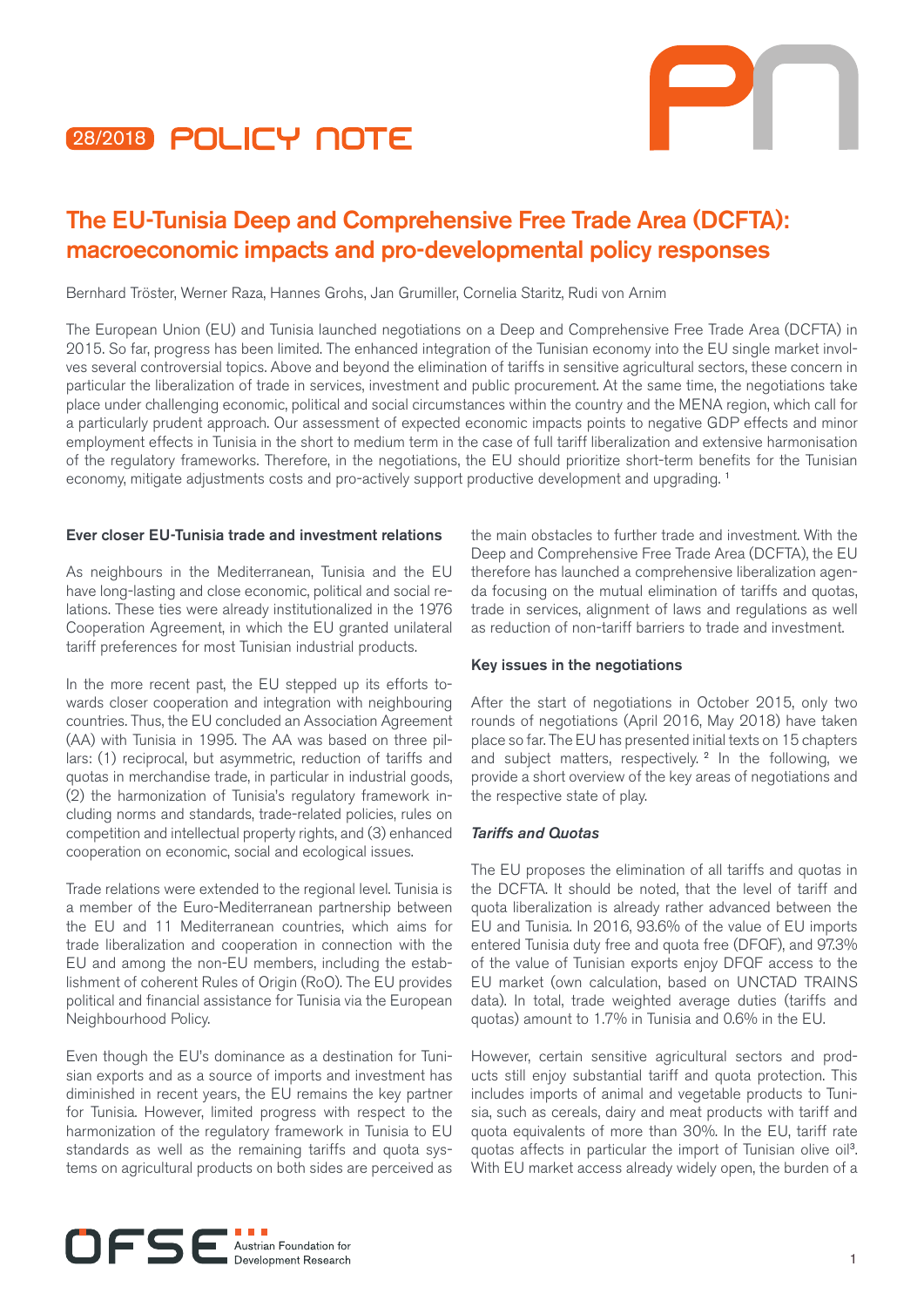further tariff and quota liberalisation for agricultural products thus largely rests with the Tunisian side, even though Tunisia might be granted a gradual liberalisation over a ten-year implementation period (as shown also in the simulation results below).

## *Non-Tariff Barriers*

The DCFTA will also include chapters on Technical Barriers to Trade (TBT), Sanitary and Phytosanitary Standards (SPS), customs and trade facilitation issues as well as transparency in order to enhance market access and trade between the parties. This shall be achieved by either (i) cooperation between the parties, (ii) alignment to international standards, or (iii) alignment to the EU regulatory framework. Though arguably advantageous for the Tunisian economy in the long run, the implementation of these issues will put the burden of adjustment on Tunisia, since the EU regulatory regime is either the benchmark or the EU already applies the relevant international standards.

### *Services and Investment*

Liberalization of services targets cross-border provision of services (Mode 1) and investment (Mode 3) based on a negative list approach, and thus only excludes specified services such as audio-visual and selected air transport services. The opening of service sectors requires harmonization of sector regulations. For the DCFTA, the EU effectively demands alignment of Tunisian regulations to the EU regulatory framework in (i) computer services, (ii) postal and courier services, (iii) financial services, (iv) electronic communications, (v) international maritime transport, and (vi) tourism services. So far, the EU offer regarding Mode 4 trade in services (temporary presence of services suppliers) lacks detail and does not include independent professionals, despite the high Tunisian expectations on better access to the EU market, particularly for the ICT service providers.

The investment chapter of the DCFTA will replace the existing 17 bilateral investment treaties with EU Member States. The EU is by far the most important source of FDI, accounting for 70% of total FDI stock in Tunisia. With the current implementation of a new investment law (Loi sur l'Investissement 2016), Tunisia already expanded investors' protections, as well as investor privileges with respect to access to land and financial incentives. However, the DCFTA would enshrine this investment regime into an international legal obligation. In addition, in line with its recent policy change on investment arbitration, the EU proposes the installation of an Investment Court System to resolve investment disputes.<sup>4</sup>

## *Public Procurement*

The EU proposal aims at a comprehensive opening of public procurement processes by maximizing transparency and allowing for the non-discriminatory participation in public tenders at all levels of government for both EU and Tunisian firms. The participation of EU companies in public tenders in Tunisia at a par with local companies will arguably increase competition and thus reduce costs for the public sector. However, in attracting more EU companies to compete in the Tunisian procurement market than vice versa, the effects will likely be asymmetrical. Besides, the implications of a liberalized procurement market for local economies and regional cohesion merit further attention.

#### *Competition and State Aid*

By way of extending the provisions in the 1995 Association Agreement, the EU proposes to set up independent authorities in Tunisia on competition and state aid, as well as the phasing out of privileges of Tunisian state-owned enterprises (SOEs) for instance in the extractive industries, banking and public utilities. This liberalization is demanding on the technical level as well as sensitive on the political level, given the role of SOEs for employment and economic coherence in the interior regions, specifically in the south and west of the country.

## *Other Issues*

Other issues of relevance in the DCFTA negotiations include for instance disciplines on the application of trade defence instruments, limiting policy space for the trade partners, as well as potential changes to rules of origin (effects for the textile and apparel sector are discussed in detail in Grumiller 2018a, b). With further issues still being tabled in the next negotiation rounds, Tunisia faces an extensive negotiation agenda.

## Estimated economic effects

Not all of the above mentioned issues can be analysed in an economic modelling exercise. Thus, the potential outcomes need to be judged in light of the current economic, social and political background and involve both quantitative and qualitative approaches. The potential effects of tariff reductions and NTM alignment on macroeconomic and sectoral variables are simulated with the ÖFSE Global Trade Model, a structuralist Computable General Equilibrium (CGE) model. We simulate four scenarios: (1) elimination of all tariffs on both sides ("Full"); (2) scenario asymmetric tariff liberalization by the EU only ("Unilateral"); (3) liberalization of NTMs ("NTM"); and (4) combination of bilateral elimination of tariffs and NTM liberalization ("Full & NTM"). With ongoing negotiations, the simulation results provide a range of potential effects based on different 'corner' negotiation solutions.

The estimated effects of trade liberalization on GDP are negative for Tunisia, when tariffs and NTMs are eliminated or lowered on the Tunisian side. Estimated effects on employment are roughly zero, due to differences in sectoral labor intensities. In these cases, negative contributions to GDP from imports exceed potential positive export and consumption effects. The impact of the DCFTA with regard to tariffs will be mainly determined by changes in the agricultural sector, where imports are still subject to significant tariffs and quotas. In the case of full tariff liberalization by the EU and Tunisia (Scenario 1 "Full"), the Tunisian sectors cereals and foods & beverages will be negatively affected by higher import competition from EU products, while only selected sectors in Tunisia (vegetable oils and vegetables/fruits) benefit slightly. Overall, real GDP in Tunisia will decline by 0.52% in the case of full tariff liberalization in both FTA partners (see Figure 1).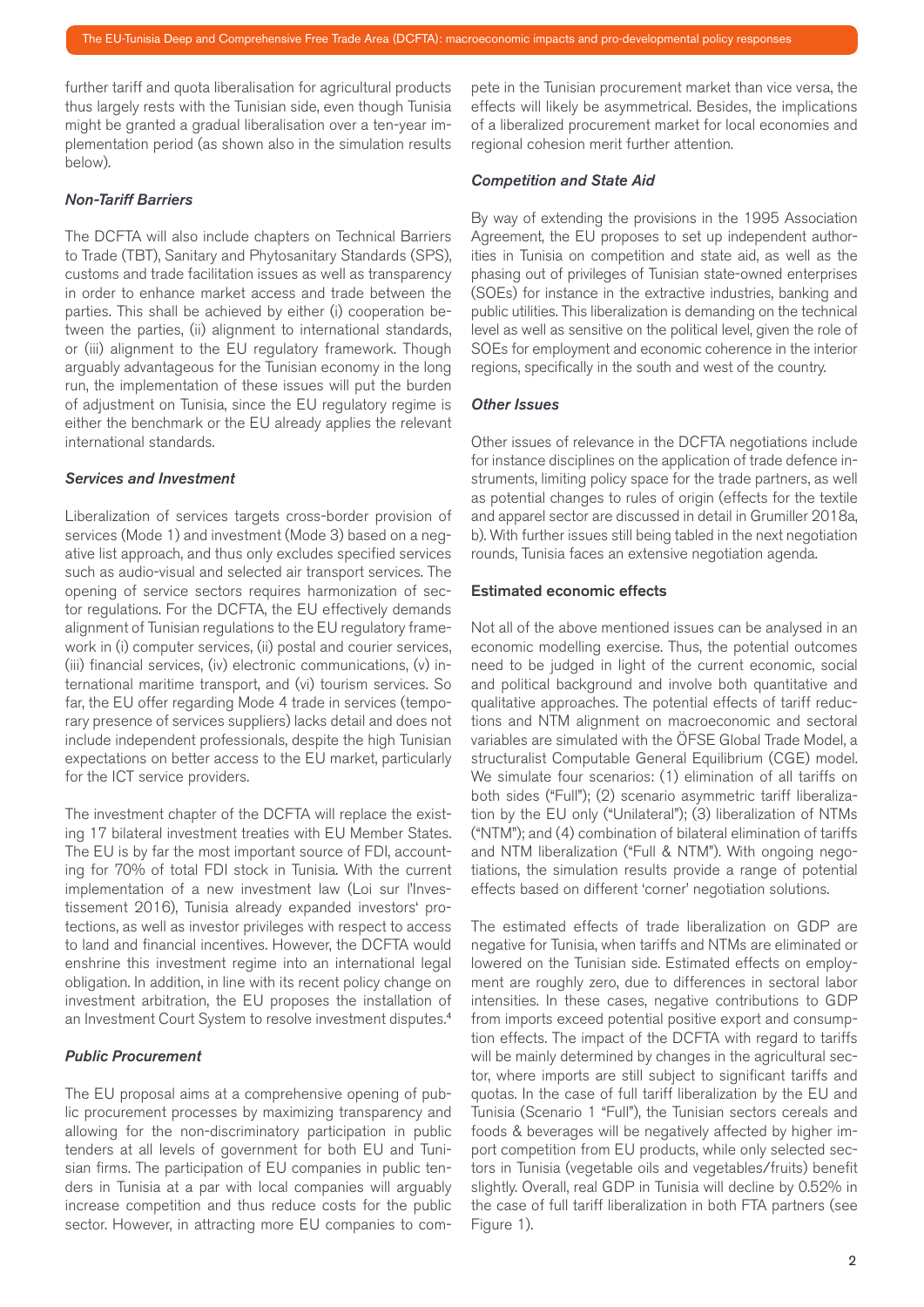



Source: CGE calculations

For the case of NTM trade costs, we follow a scenario design applied in the EC's Trade Sustainability Impact Assessment of the DCFTA (Ecorys 2013) in which an asymmetric reduction of trade cost equivalents of NTMs is assumed. In other words, the cost reduction associated with the harmonization of the regulatory framework for goods and services are higher for EU imports entering the Tunisian market than vice versa. This is a reasonable assumption, given that the Tunisian regulatory framework shall be aligned with the EU acquis. In the short to medium term, this higher cost reduction triggers however import competition in Tunisia with negative effects on growth and employment. Assuming further, that NTMs are rent-generating and therefore incomes of the private sector, leads to an income decline. Consequently, real GDP in Tunisia decreases by -0.88% in the "NTM"-scenario and by -1.46% in the combined scenario ("Full & NTM") (see Figure 1).

Overall, changes in imports and exports are main drivers of real GDP effects. Even though bilateral trade flows between the EU and Tunisia increase, the net trade effect is negative for Tunisia. In the combined scenario ("Full & NTM"), exports from Tunisia to the EU increase by 4.4%. Due to the dominance of exports to the EU in total exports, this lifts total exports from Tunisia by 3.1%. However, as imports from the EU to Tunisia increase by 10.6%, the result is a decline in net-exports for Tunisia. For the EU as a whole, changes in trade flows are marginal as the share of Tunisian trade in goods amounts to only 0.6% of total extra-EU trade.

Our model – in contrast to standard CGE models – shows changes in macroeconomic balances, namely the private, public and foreign balances. A full tariff liberalization leads to an increase in the public budget deficit of Tunisia of up to 1% of GDP, mainly due to the loss of tariff revenues from EU imports. Given that the budget deficit reached 6% of GDP in 2016 and 2017 and is not likely to return to balance in the near future, copying with a further increase will be challenging. Tunisia already receives macro-financial assistance from the IMF and the EU and is required to take painful steps to

control the size of the deficit. In the short to medium term, trade liberalization should thus be accompanied by additional EU budget support. With respect to the long-term, EU Aid for Trade should support reforms to broaden the fiscal basis.

## Difficult politico-economic conditions in Tunisia

The DCFTA negotiations coincide with a challenging period for the Tunisian economy as well as its political system. Since the Arab Spring in 2011, the country has gone through a political transition and has experienced social instability and a difficult security situation. GDP growth has slowed down significantly to around 1.2% in 2015/2016 and 2.0% in 2017, exacerbating the problems of high unemployment and the strong asymmetries in territorial economic development between the coastal and interior regions of Tunisia. The increasing deficits in the current account and the public budget finally led to macro-financial assistance by the IMF and the EU, which was associated with reforms in sensitive public sectors and liberalization programs.

After the new constitution has entered into force and the first free democratic elections in 2014, internal political stabilisation has proved complex and burdensome. A government of national unity has been formed under the leadership of the secular Nidaa Tunes party of President Beji Caid el Sebsi. The stability of the government has been disturbed by various factors, for instance by internal divisions in the largest government parties, corruption charges and the difficult economic situation. Against the background of rampant unemployment among the youth (30% among university graduates) and deep economic disparities between the rather affluent coastal and the stagnant interior regions, the liberal outlook of economic policies implemented by the government *–* including budget austerity and privatisations under the aegis of the IMF *–* has met stiff resistance from domestic stakeholders, in particular the trade unions and the younger generation.

The government has conducted public consultations on the DCFTA with employer associations, trade unions, NGOs, and academia, but has not yet presented an official comprehensive position on the negotiations. On the other hand, civil society organizations and trade unions, have been active in developing their positions regarding the agreement. In particular, the trade union federation (UGTT) and human rights organizations have voiced concerns over the potential negative social and economic effects. Thus, these actors see the DCFTA negotiations as a long-term project that needs a careful discussion and appraisal of potential benefits and costs. This process should include an independent impact assessment and full transparency in the negotiations. In the private sector, the positions vis-a-vis the agreement differ, with the agricultural sector been the most sceptical due to potential import competition after a removal of tariff barriers.

Given this panorama of conflicting views on the DCFTA, the Tunisian government will face a rather cumbersome task in forging broad support for the agreement. Nevertheless, convergence of views seems to emerge on certain substantive issues. Firstly, it is broadly shared among stakeholders that offensive interests are particularly related to RoO, certain service industries such as ICT services and the freedom of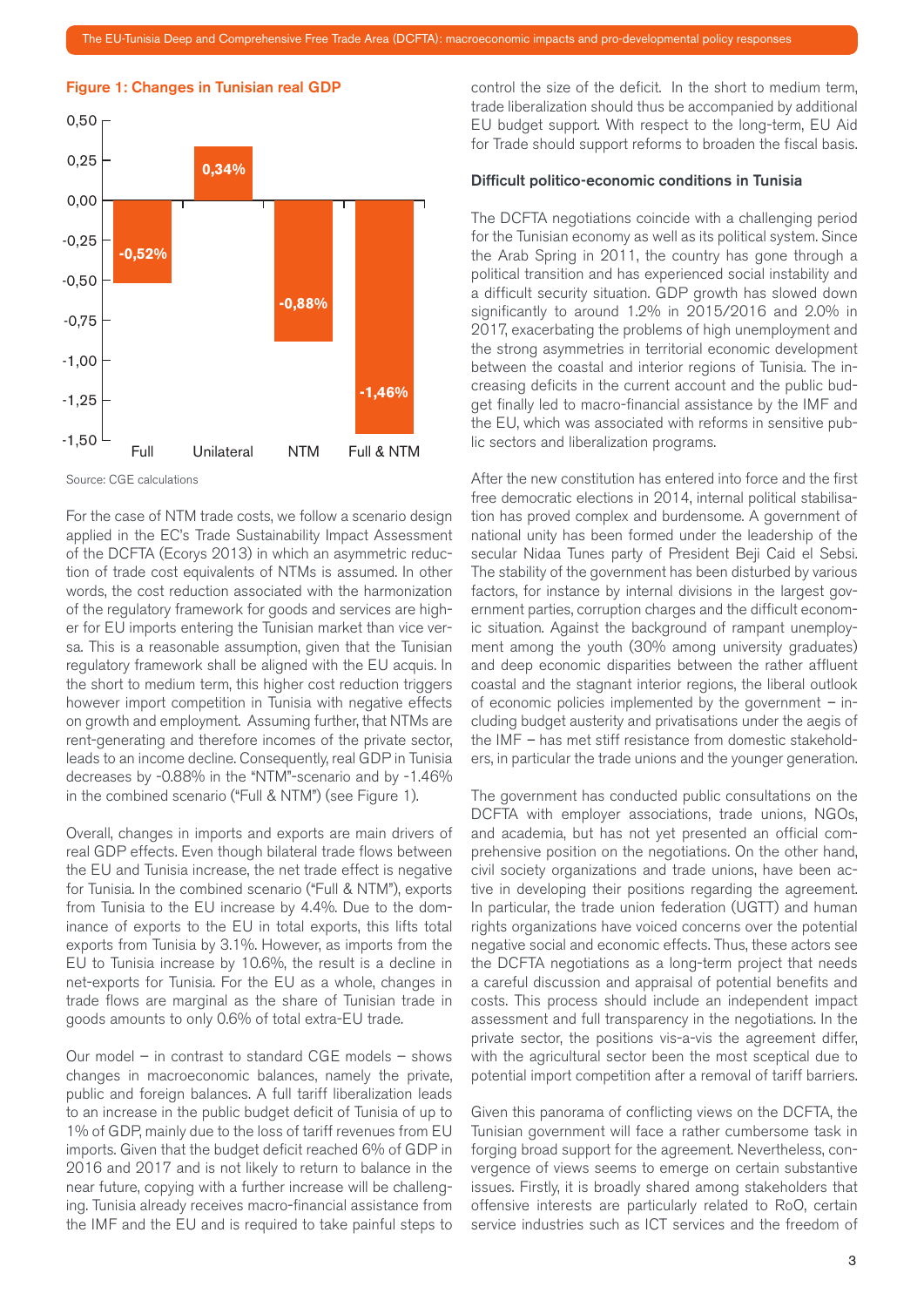movement for natural persons (Mode 4), and secondly, that an ambitious liberalization of agriculture as well as of public procurement will be detrimental to the social and regional cohesion of the country.

# Ensuring policy coherence for sustainable development is key

According to the principle of policy coherence for sustainable development, EU trade policy as well as development policy must be judged against its contribution to sustainable development as defined by the UN Agenda 2030, the latter having been adopted by the European Consensus on Development. This calls for the promotion of sustainable economic growth that is socially inclusive, respects ecological boundaries and promotes peace and democracy. Trade liberalization should thus be considered as a means to achieve these objectives. Due to different geographical conditions, economic structures, political and institutional systems, trade liberalization outcomes for individual countries differ substantially, and it must not be taken for granted that effects are exclusively beneficial, neither at the aggregate nor at the sectoral level. Given the exceptional characteristics of contemporary Tunisia, which is in the difficult and protracted process of democratic transition in a complex regional environment, the DCFTA is to be assessed in terms of its contribution to the consolidation of Tunisia as a democratic and economically prospering country in the southern neighbourhood of the EU. This calls for a particularly circumspect negotiating approach. Against this background, the proposals for the DCFTA negotiations submitted by the EU provide a number of challenges for Tunisia that deserve further scrutiny. The EU should pay particular attention to the following six issues:

- 1. Cater to the short-term needs of particular export sectors of the Tunisian economy: this will involve addressing three core problems in the negotiations: (i) increasing market access for Tunisian apparel exporters via a simplification of RoO. Ideally, the EU grants single transformation to apparel exports from Tunisia; (ii) facilitate EU market access for Mode 4 services suppliers, particularly from the Tunisian ICT industry; and (iii) increase EU market access for exports of Tunisian olive oil by expanding quota allowances and simplify administration of the quota system, or by abolishing the quota outright.
- 2. Include exemptions for sensitive sectors in the negotiations: this relates primarily to (i) certain agricultural sectors deemed essential for domestic food security, in particular grains; (ii) public procurement, where at least specific provisions need to be included to exempt public contractors at local and regional level from tendering obligations, and (iii) competition and state aid regulations, which should allow for special treatment of certain state industries in the interior regions of the country, given their overarching significance for the respective regional economies.
- 3. Pro-actively address adjustment costs with respect to public revenues and domestic employment: (i) given the current high level of the budget deficit, effects of tariff reductions on public budgets require policy responses in the form of additional EU budget support during the im-

plementation period of the agreement, and support for efforts to expand and diversify the domestic taxation; (ii) effects of trade liberalization on employment in specific sectors – in particular, agricultural sectors – need to be properly addressed. In particular, EU development funds for active labour market policy and re-training need to be increased in order to improve skills and facilitate re-employment in expanding sectors.

- 4. Promote capacity-building in the framework of Aid for Trade: The effective use of DCFTA provisions requires the necessary capacities and capabilities of the respective actors both in government and the private sector. This is evident with regard to important Tunisian agricultural export sectors, which need capacity building and extension services with respect to e.g. conformity assessments, certification procedures as well as marketing and market intelligence services. Only upon this basis will it be possible in the medium to long term to exploit the market access opportunities offered by the agreement. EU 'Aid for Trade' programs should pro-actively support such policies for Tunisian export sectors.
- 5. Promote productive development and industrial upgrading: The DCFTA should strengthen upgrading opportunities in Tunisian export sectors and support Tunisia in overcoming the current specialisation profile of the economy, which is based on low-wage and low-skills integration in global and regional value chains. Detailed analysis of leading agricultural export sectors such as olive oil as well as the textiles & apparel sector, points to the need for policy interventions in two priority areas: (i) Export potentials for food products depend on investment in processing and branding activities and in quality infrastructure. . Trade policy can support upgrading both by improving market access, e.g. by eliminating remaining tariffs and quotas, and, by supporting to meet EU standards, both public SPS and private standards of lead firms in GVCs, in particular quality standards and certifications for organic products in the context of EU development cooperation; and (ii) Promotion of upgrading programmes for the textile sector is of strategic importance in the apparel sector, against the background of continuing preference erosion for the Tunisian apparel sector. This will involve investment in building-up a domestic textile sector, but also extend to other supporting services, e.g. increasing the availability of working capital for FOB production, extending affordable investment loans as well as improving the technical skills of T&A workers (see Grumiller et al. 2018a, 2018b, 2018c, for a detailed discussion).
- 6. Use the DCFTA's sustainability chapter for effective monitoring and evaluation: The sustainability chapter of the DCFTA demands not only adherence to labour and environmental standards, but defines an institutional structure for the governance of the agreement. This structure need to be leveraged for effective and participatory monitoring of the implementation of the agreement. This will in particular require institutional support and scaled-up funding for the civil society consultations envisaged in the sustainability chapter.